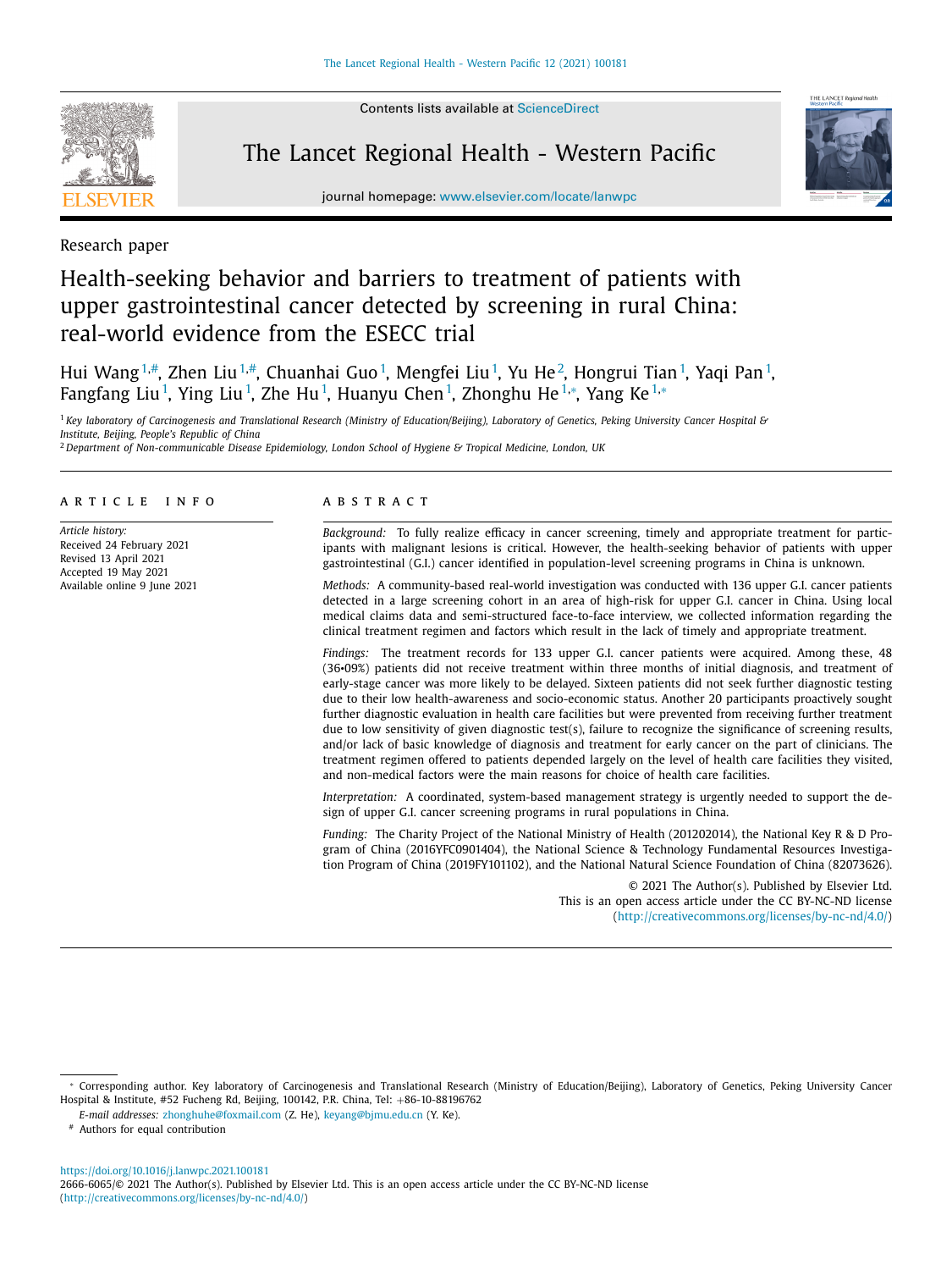#### Research in context

#### **Evidence before this study**

Achieving efficacy of screening relies largely on timely appropriate treatment for participants following detection of malignant lesions. Effective management of screening positive individuals is thus an important component of any screening program. We searched PubMed and Google Scholar for studies published from the inception of the database to Jan 1, 2021, with no language restrictions. Using the search terms "cancer screening program" or "cancer screening trial" or "cancer screening projects", mass cancer screening programs were found with this specific combination. In these mass cancer screening projects in different countries we identified, roughly two management strategies were adopted including "screening & recommendation" and "screening & treatment". A series of early diagnosis and early treatment projects for upper G.I. cancer had been launched in highincidence rural areas of China in the past decades. In these projects, "screening & recommendation" strategy was widely adopted for management of screening positive individuals. However, whether these screening-detected cancer patients received timely and appropriate treatment is unknown, and what factors influenced their health-seeking behavior had not been well determined.

#### **Added value of this study**

To our knowledge, this is the first study to investigate the real-world health-seeking behavior of screening-detected upper G.I. cancer patients in a rural area with high incidence for esophageal cancer in China. We mapped out the healthseeking trajectory of screening-detected upper G.I. cancer patients, revealed the reasons for lack of timely treatment and for choice of health facilities for treatment.

#### **Implications of all the available evidence**

We recommend adoption of a coordinated, system-based management strategy when designing an upper G.I. cancer screening project in rural populations in China. Our findings provide important evidence for formulating and tailoring management strategy for cancer screening in rural areas in China, and also provide guidance for screening in other similar settings.

#### **Introduction**

Cancer is the leading cause of death worldwide, and is an im-portant barrier to increasing life expectancy in the 2[1](#page-6-0)st century.<sup>1</sup> The development of cancer is a multi-step process, and a wide variety of cancers are amenable to early detection resulting in earlier diagnosis, thus improving prognosis. Screening has therefore been widely accepted as an optimal secondary prevention strategy for cancers, especially for those cancers with etiologic factors which have not been definitively identified.<sup>[2](#page-6-0)</sup>

Achieving efficacy in screening is dependent largely on timely and appropriate treatment for participants with malignant lesions which have been detected in screening.<sup>[3](#page-6-0)</sup> It is therefore crucial to formulate a management strategy which ensures participants in screening programs with screening-detected abnormalities receive timely and appropriate clinical treatment consistent with local health system capacity and socio-economic level. Currently, management strategies for persons in cancer screening programs who are screening-positive can roughly be classified into two types which include "screening & recommendation" and "screening & treatment". The former has been the most widely adopted strategy. Taking the Prostate, Lung, Colorectal and Ovarian Cancer Screen-ing Trial<sup>[3](#page-6-0)</sup> and the National Lung Screening Trial<sup>[4](#page-6-0)</sup> as examples, it is noteworthy that these cancer screening programs ceased after screening, together with communication of findings, and referral, and the patients were then free to choose whether to seek further diagnosis and treatment or not. The less commonly employed "screening & treatment" strategy, which was adopted in an endoscopic screening trial in  $China<sup>5</sup>$  $China<sup>5</sup>$  $China<sup>5</sup>$  and in a colorectal screening trial in Norway, $6$  directly provided diagnostic testing and therapeutic procedures for individuals who were screening-positive.

China has a high incidence of esophageal cancer (EC), and most high-risk regions in China are rural areas where people have relatively low socio-economic status and limited access to health ser-vices.<sup>[7](#page-6-0)</sup> The central government of China has implemented a series of early diagnosis and early treatment projects for upper gastrointestinal (G.I.) cancer in high-incidence rural areas beginning in 2005, and most of these programs have adopted the "screening & recommendation" strategy. A total of 2•16 million people underwent upper G.I. cancer screening up to 2018, and among these individuals over 34 thousand were found to have upper G.I. cancer;  $70\%$  of these individuals were diagnosed at early stage. $8$  Given the lack of a strict referral mechanism in China's health system, $9$  these screening-detected patients were often left to decide for themselves whether, and at which health care facility to seek further diagnosis and treatment. Such decisions are strongly affected by individual health literacy, socio-economic status and health system-related factors such as health care availability and accessibility.<sup>[10](#page-7-0)</sup> However, to date no study has reported on the performance of the "screening & recommendation" strategy in China. Therefore, mapping out the health-seeking trajectory of individuals who are screening-positive together with the factors associated with their health-seeking behavior is a matter of importance. Such information has potential to inform planning of cancer screening in China in the future.

In this study, for the first time we conducted a communitybased mixed methods study based on the Endoscopic Screening for Esophageal Cancer in China (ESECC) trial, which was a populationbased randomized controlled trial in a region that is high-risk for EC in China. $11,12$  This study aimed to evaluate the performance of the "screening & recommendation" strategy in a real-world screening project in rural China. We investigated the health-seeking behavior of participants in whom malignant lesions were detected in the upper digestive tract at baseline screening in the ESECC trial, and interviewed these participants face-to-face to identify the reasons for lack of timely and appropriate treatment. Factors affecting their decision-making in choosing health care facilities for treatment were also evaluated.

### **Methods**

#### *The parent study*

This study was based on the ESECC randomized controlled trial (ClinicalTrials.gov: NCT01688908) and a detailed description of the original design of this trial has been reported elsewhere.<sup>[11](#page-7-0)</sup> Briefly, this trial was initiated in 2012, and 668 villages were randomly selected from Hua county, Henan Province, China, which is a highincidence area for esophageal squamous cell carcinoma (ESCC). A blocked randomization procedure was used to allocate these villages into the screening arm or the control arm at a ratio of 1:1 (334 villages, ~16,000 participants aged 45-69 in each arm). In the screening arm, standard upper G.I. endoscopy with iodine staining was performed at baseline screening. A computer-aided one-onone questionnaire was completed by all participants at the baseline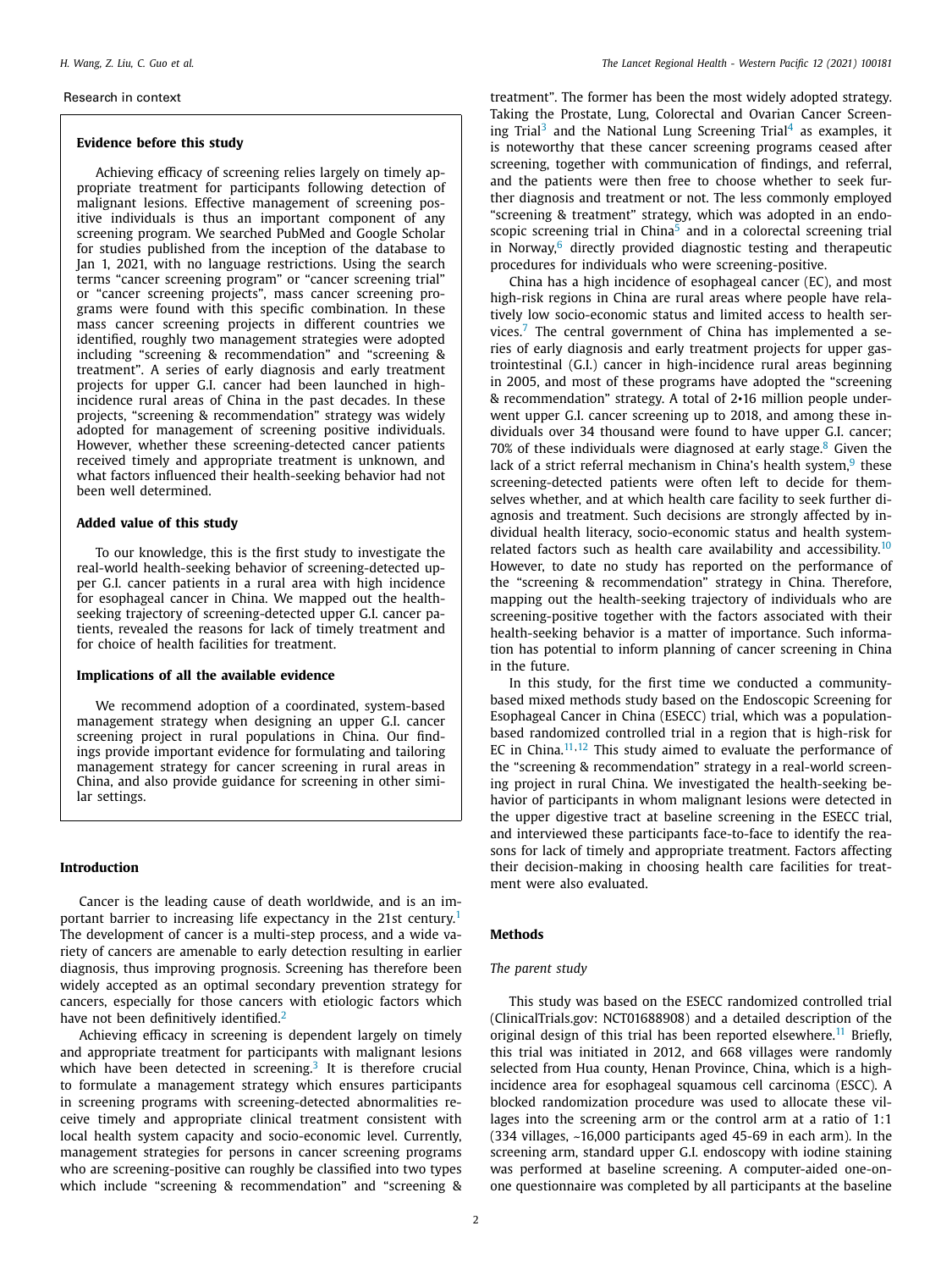

Figure 1. Procedure for collecting data on the treatment history of 136 screening-detected upper G.I. cancer patients from the ESECC trial, rural Hua County, China. G.I.: gastrointestinal; ESECC: Endoscopic Screening for Esophageal Cancer in China; NCMS: New Rural Cooperative Medical Scheme.

investigation to collect information on characteristics (demographics and potential risk factors for EC) of the participants.

The ESECC trial adopted a "screening & recommendation" strategy to manage participants with malignant lesions detected at baseline screening. When participants were diagnosed with malignant upper G.I. lesion(s), a designated endoscopist with standardized training informed the participant, or informed their firstdegree relatives of the results in a face-to-face communication, and provided these individuals with appropriate medical advice about further diagnostic testing and clinical treatment according to current guidelines.

## *Study participants*

Baseline endoscopic screening for the ESECC trial was completed by September 2016, and 15,299 participants in the screening arm underwent upper G.I. endoscopic examination. Among these individuals, 136 were found to have malignant lesions, including 113 malignant esophageal lesions, 12 malignant lesions of the gastric cardia, and 11 malignant gastric non-cardial lesions. All of these 136 participants were analyzed in this study.

# *Data collection*

"Timely treatment" was defined in this study as initial cancerrelated clinical treatment undertaken within three months of the diagnosis in the baseline screening. We adopted a two-stage proce-

dure to collect data on the treatment history of these 136 patients (Figure 1).

First, information regarding the clinical treatment regimen of the participants was collected with linkage to claims data from the New Rural Cooperative Medical Scheme (NCMS), which is a government-run health insurance program in rural China with coverage of nearly 100% in the study area that had previously proved to be a reliable data source regarding cancer diagnosis and treat-ment.<sup>[13-15](#page-7-0)</sup> Detailed claims records from the NCMS for all participants from January 2012 to September 2017 were carefully reviewed to confirm whether they had received cancer-related therapy, which included endoscopic therapy, radical surgery, radiotherapy, and chemotherapy.

Second, door-to-door investigation was conducted from December 2016 to May 2018, during which all study participants were interviewed face-to-face with a semi-structured questionnaire. The treatment status of the participants without cancer-related therapy records in the NCMS was confirmed. Individuals who did not receive timely treatment were asked to describe the reasons underlying the delay, and those who received treatment were asked about the details of the clinical diagnosis and therapeutic process, such as tumor stage, date of initial treatment, the level of the health care facility where they were treated, the treatment regimen which was adopted and the factors most important to them when choosing health care facilities. The level of a given health care facility (primary, secondary, or tertiary) is decided based on the official database of the National Health Commission of China.[16](#page-7-0)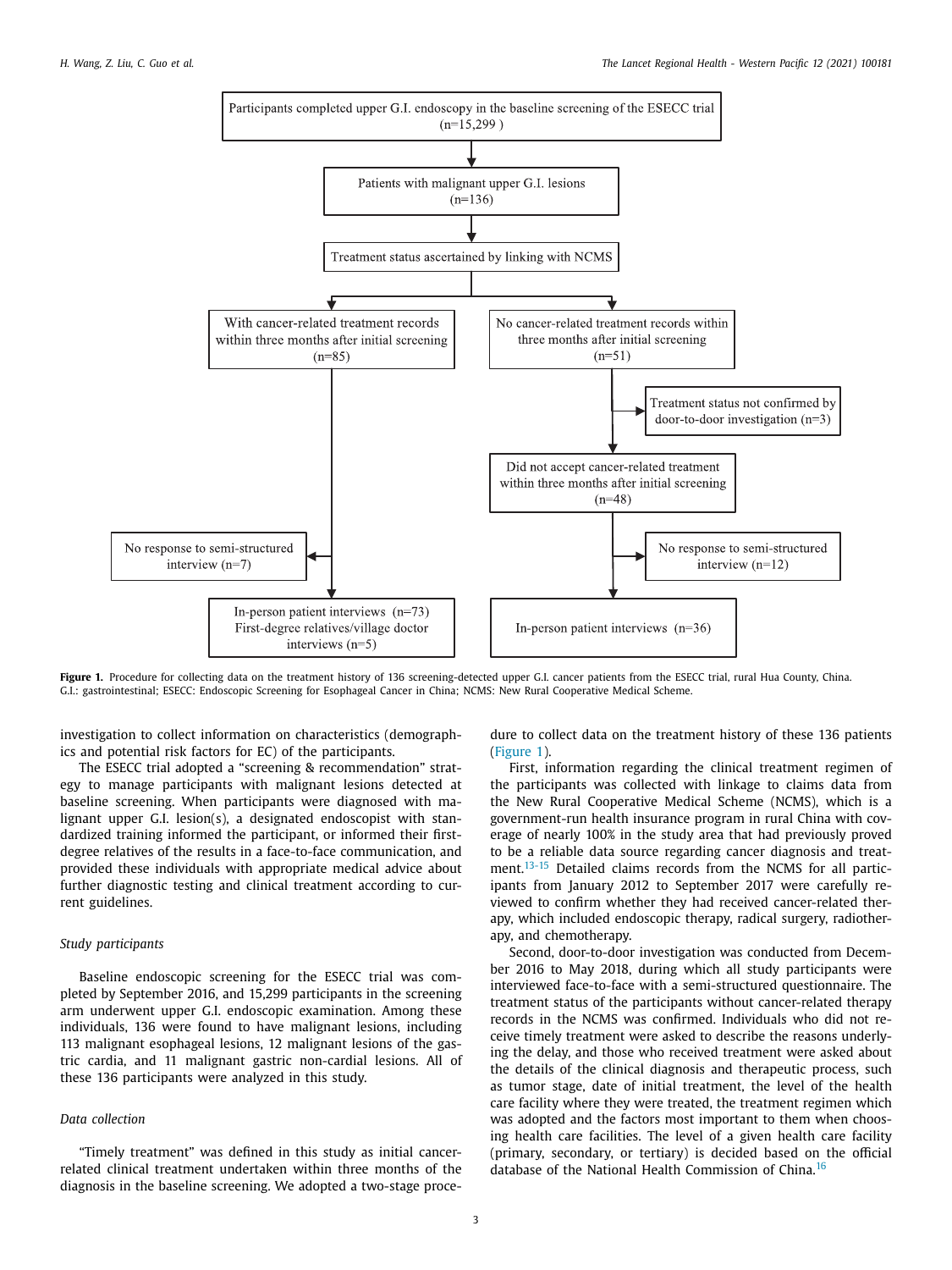A telephone interview was used if the patient was not home during the door-to-door interviews. If the patient had died before the interview, their first-degree relatives or the village doctors who were responsible for the primary health care of local rural residents were interviewed. All interviews were audio-recorded and transcribed.

## *Data analysis*

We used a conventional analysis approach, and inductively analyzed transcripts to identify reasons for lack of timely treatment, and reasons for choice of health care facilities. We developed a codebook, which was refined iteratively. Two authors analyzed the transcripts independently and resolved disagreements through discussion. Once all interviews were coded using NVivo 12 software (QSR International Pty Ltd.), we summarized the reasons for a lack of timely treatment and for choice of health care facilities. "Earlystage lesions" in the stratified analysis refers to severe dysplasia and carcinoma in situ; and "non-early-stage lesions" includes ESCC, gastric cardia and gastric non-cardial adenocarcinoma.

All variables were first evaluated with unconditional univariate logistic regression analysis to identify potential factors associated with lack of timely treatment. Age, gender and variables with *p* < 0•05 were subject to multivariable logistic regression analysis. Risk difference was calculated for each variable, and 95% confidence intervals (CI) were estimated using the Wilson method. All statistical analysis was performed using STATA version 15•1 (STATA, College Station, Texas, USA). All tests were two-sided and had a significance level of 0•05.

#### *Ethics statement*

Research protocols for the present study were approved by the Institutional Review Board of the Peking University School of Oncology, Beijing, China (No. 2011101110). All participants provided informed consent.

### *Role of the funding source*

The funding sources had no role in the study design, data collection, analysis, interpretation, or writing of the report.

#### **Results**

Among the 136 patients with screening-detected malignant lesions in the ESECC trial, treatment records for 133 (97•79%) were acquired and 114 (83•82%) responded to semi-structured interviews (109 face-to-face, five over the telephone). As shown in [Table](#page-4-0) 1, 48 (36•09%) of the participants had not received clinical treatment targeting malignant upper G.I. lesion(s) within three months after the initial screening, and of these individuals 47 remained untreated at the time the interview was conducted (at least 586 days after the baseline screening). Only one patient sought treatment six months after the initial screening, due to obvious symptoms. Hence, this patient was not deemed to have received screening-related treatment.

As shown in [Table](#page-4-0) 2, tumor stage was found to be an independent risk factor for lack of timely treatment. The proportion of participants who did not receive timely treatment was significantly higher in patients with early-stage lesions than in those with non-early-stage lesions [51•14% vs. 6•67%, OR:16•46, 95% CI (4•62, 58•62)]. This discrepancy was larger for participants with esophageal malignant lesions, where 53•95% of early-stage and 5•88% of non-early-stage lesions were not treated in a timely manner [OR:23•36, 95%CI (4•97, 109•85)]. Other factors, including age, gender, education, job type, annual per capita household income,

marital status, living arrangements, family history of EC and G.I. cancer-related symptoms, had no statistical correlation with lack of timely treatment (Data was not shown).

Among the 48 participants who did not receive timely treatment, 36 participated in our face-to-face interviews. Findings of this qualitative analysis are presented below.

A total of 20 participants proactively sought further diagnostic evaluation in health care facilities after screening, but were prevented from receiving further treatment for three reasons: (1) 55% (11/20) had an endoscopy re-examination in which no malignant lesion was detected. (2) 25% (5/20) consulted clinicians, who told patients that they could be cured with oral medication or traditional Chinese medicine and did not refer the patients for endoscopic re-examination. (3) 20% (4/20) consulted clinicians who suggested only regular surveillance.

The other 16 participants did not seek further clinical diagnostic testing after screening for the following five principal reasons: (1) 56•25% (9/16) chose to ignore the screening results and the advice of the screening team professionals. These individuals believed that they were healthy, as no symptoms were identified. (2) 18•75% (3/16) were concerned about incurring financial burden, as they were of low economic status and could not get sufficient support from their families. (3) 12•50% (2/16) felt their social value was low and gave up seeking further diagnosis and treatment. Old age was the main reason underlying this perspective. (4) 12•50% (2/16) experienced fear, anxiety, or uneasiness about the endoscopic examination per se. (5) Non-disclosure was observed in 12•50% (2/16) participants. The patients' first-degree relatives (spouse, offspring etc.) were informed of the screening results, but did not discuss the results with the patients themselves.

For the 85 participants who received timely treatment after screening, the types of therapies they accepted are tabulated in [Table](#page-5-0) 3. In patients with early-stage lesions, only about 1/4 received endoscopic treatment, and the rest received radical surgery or combined radical surgery and radio-chemotherapy. Among the patients treated in secondary health care facilities, none received endoscopic therapy, while the proportion of endoscopic therapy in tertiary health care facilities was 35•48%. For patients with lesions which were not early-stage, no significant differences in types of therapy were found in secondary versus tertiary health care facilities.

Regarding the reasons for choosing given health care facilities for treatment, 32 participants treated in secondary health care facilities and 46 treated in tertiary health care facilities participated in our semi-structured interview and described their choices [\(Figure](#page-5-0) 2).

The main reasons for choice of secondary health care facilities were: (1) "Convenience". 46•88% (15/32) chose secondary health care facilities based on close location, and convenience for relatives taking care of them during treatment/hospitalization. (2) "Medical expenses". 21•88% (7/32) believed secondary health care facilities have lower treatment fees and a higher medical insurance reimbursement rate as compared with tertiary health care facilities. (3) "Expert effect". 18•75% (6/32) reported that a secondary health care facility could invite experts from the prefecture- and province-level hospitals to provide medical service for local residents.

The main reasons for choosing tertiary health care facilities were: (1) "Social network". 45•65% (21/46) reported that they knew someone who could help arrange clinical treatment in prefecture- or province-level hospitals. (2) "Quality of care". 34•78% (16/46) believed tertiary health care facilities provide better medical service. (3) "Family support". 26•09% (12/46) chose a tertiary hospital because of advice or financial support from their offspring.

Among the patients who received timely treatment, only 10•26% (8/78) indicated that the decision was made based on the advice of the screening team endoscopists, and 2•56% (2/78) con-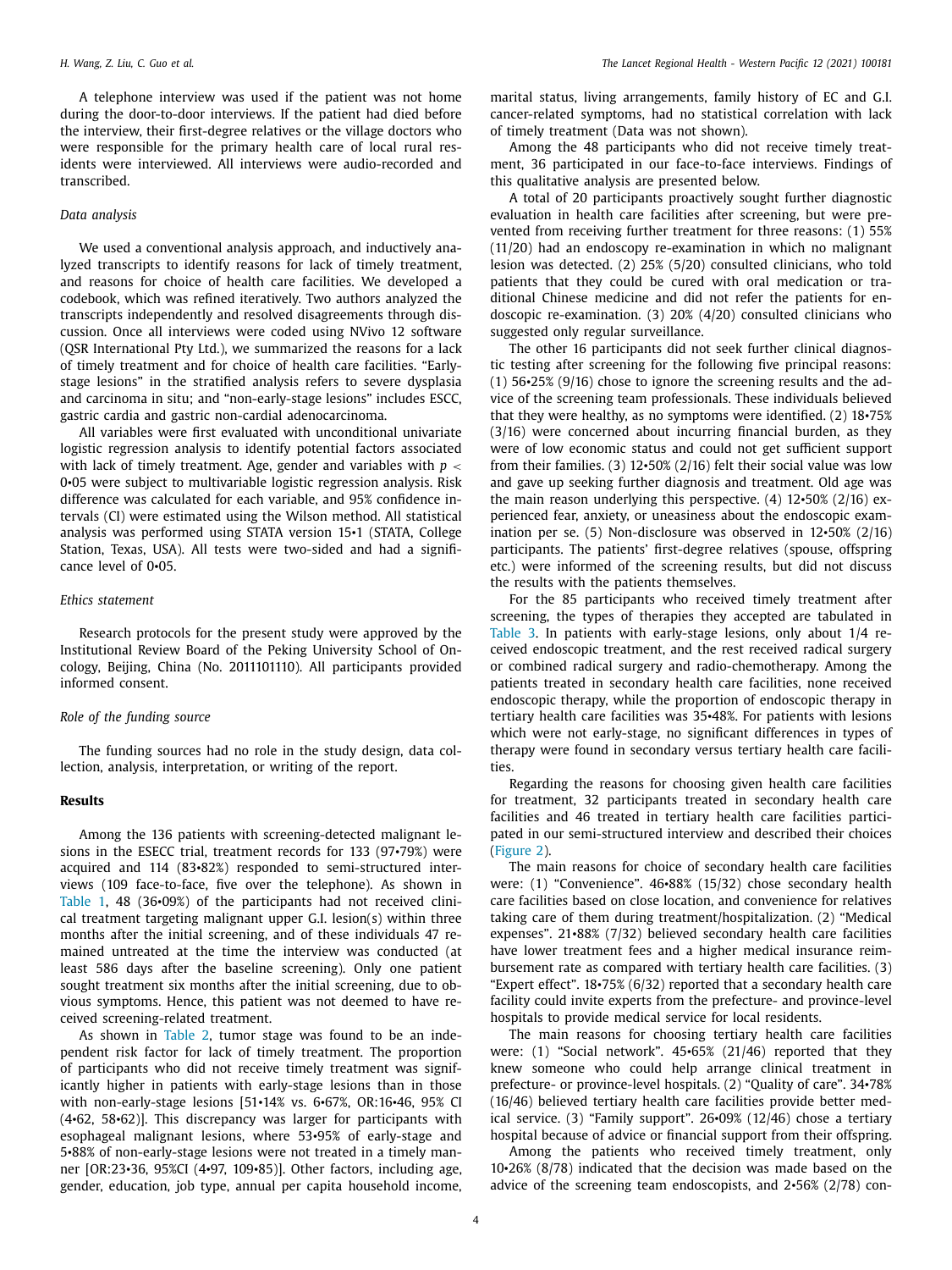#### <span id="page-4-0"></span>**Table 1**

| The characteristics of 133 individuals with malignant upper G.I. lesions detected at baseline screening of the ESECC |  |
|----------------------------------------------------------------------------------------------------------------------|--|
| trial in rural Hua County, China.                                                                                    |  |

| Variable                              | Timely treatment, N (%) | No timely treatment, N (%) | Total, $N$ $(\%)$ |
|---------------------------------------|-------------------------|----------------------------|-------------------|
| N <sup>a</sup>                        | 85(63.91)               | 48 $(36.09)$               | $133(100\cdot00)$ |
| Age                                   |                         |                            |                   |
| $45 - 54$                             | $1(1-18)$               | $5(10-42)$                 | $6(4-51)$         |
| 55-64                                 | 52 $(61 \cdot 18)$      | $29(60-42)$                | $81(60-90)$       |
| 65-69                                 | 32(37.65)               | $14(29-17)$                | $46(34-59)$       |
| Gender                                |                         |                            |                   |
| Male                                  | 50(58.82)               | $29(60-42)$                | 79 (59.40)        |
| Female                                | $35(41-18)$             | 19(39.58)                  | 54(40.60)         |
| <b>Education</b>                      |                         |                            |                   |
| Primary school or below               | 63 $(74-12)$            | $29(60-42)$                | $92(69 \cdot 17)$ |
| Middle school or above                | $22(25-88)$             | 19(39.58)                  | 41 $(30.83)$      |
| <b>Job</b> type                       |                         |                            |                   |
| Official                              | 0(0.00)                 | $1(2-08)$                  | 1(0.75)           |
| Farmer                                | 85 (100+00)             | 47 (97.92)                 | 132 (99•25)       |
| Annual per capita household income    |                         |                            |                   |
| $<$ 2000RMB                           | $27(31-76)$             | $16(33-33)$                | $43(32-33)$       |
| $>$ 2000RMB                           | $26(30-59)$             | $20(41-67)$                | 46 (34.59)        |
| Unknown                               | 32(37.65)               | $12(25\cdot00)$            | 44 $(33.08)$      |
| <b>Marital status</b>                 |                         |                            |                   |
| Married                               | 75 (88.24)              | 43 (89.58)                 | $118(88-72)$      |
| Unmarried                             | $10(11-76)$             | $5(10-42)$                 | $15(11-28)$       |
| Living arrangements                   |                         |                            |                   |
| Living alone or with spouse only      | 37(43.53)               | $18(37\cdot50)$            | 55 $(41-35)$      |
| Living with offspring                 | 48 (56.47)              | $30(62 - 50)$              | 78 (58.65)        |
| Family history of esophageal cancer   |                         |                            |                   |
| N <sub>o</sub>                        | 68 $(80-00)$            | $40(83-33)$                | $108(81-20)$      |
| Yes                                   | $17(20-00)$             | $8(16-67)$                 | $25(18-80)$       |
| G.I. cancer-related symptoms <b>b</b> |                         |                            |                   |
| N <sub>o</sub>                        | 44 $(51.76)$            | $28(58-33)$                | 72(54.14)         |
| Yes                                   | 41 $(48.24)$            | $20(41-67)$                | 61 $(45.86)$      |

G.I.: gastrointestinal; ESECC: Endoscopic Screening for Esophageal Cancer in China.

Three participants whose treatment status was not confirmed were not included.

**b** G.I. cancer-related symptoms included dysphagia, chest pain, heartburn/reflux, appetite change/indigestion,

black stool, upper abdominal pain or weight loss.

#### **Table 2**

Correlation of tumor stage with treatment status in 133 patients with malignant upper G.I. lesions detected at baseline screening in the ESECC trial in rural Hua County, China.

| Lesions                              | Timely treatment, N (%) | No timely treatment, $N$ $(\%)$ | Adjusted OR $(95\%CI)$ <sup>c</sup>          | Risk differences(95%CI) <sup>d</sup> |
|--------------------------------------|-------------------------|---------------------------------|----------------------------------------------|--------------------------------------|
| Total upper G.I. malignant lesions a |                         |                                 |                                              |                                      |
| Non-early-stage lesions              | $42(93-33)$             | 3(6.67)                         | Ref                                          | Ref                                  |
| Early-stage lesions                  | 43 $(48.86)$            | $45(51 \cdot 14)$               | $16-46$ (4 $-62$ , 58 $-62$ )                | 0.45(0.29.0.56)                      |
| Total b                              | $85(63-91)$             | 48 $(36.09)$                    |                                              |                                      |
| <b>Esophagus</b>                     |                         |                                 |                                              |                                      |
| Squamous cell carcinoma              | $32(94-12)$             | 2(5.88)                         | Ref                                          | Ref                                  |
| Severe dysplasia/carcinoma in situ   | 35(46.05)               | 41 $(53.95)$                    | $23 \cdot 36$ (4 $\cdot$ 97, 109 $\cdot$ 85) | 0.48(0.31, 0.60)                     |
| Total                                | $67(60-91)$             | $43(39-09)$                     |                                              |                                      |
| Gastric cardia/Gastric non-cardia    |                         |                                 |                                              |                                      |
| Adenocarcinoma                       | $10(90-91)$             | $1(9-09)$                       | Ref                                          | Ref                                  |
| Severe dysplasia/carcinoma in situ   | $8(66-67)$              | 4(33.33)                        | $5\cdot 46$ (0 $\cdot 33$ , 89 $\cdot 25$ )  | $0.24$ ( $-0.10$ , $0.53$ )          |
| Total                                | $18(78-26)$             | $5(21-74)$                      |                                              |                                      |

G.I.: gastrointestinal; ESECC: Endoscopic Screening for Esophageal Cancer in China; OR: odd ratio; CI: confidence intervals; Ref: reference.

<sup>a</sup> The early-stage lesions included severe dysplasia and carcinoma in situ, the non-early-stage lesions included esophageal squamous cell carcinoma, gastric cardia and gastric non-cardial adenocarcinoma.

**b** Three participants whose treatment status was not confirmed were not included.

<sup>c</sup> The OR was adjusted for age and gender.

<sup>d</sup> Risk refers to the proportion of no timely treatment in each group (row percentage).

sulted their village doctors before choosing a health care facility for treatment.

## **Discussion**

Cancer screening has long been an important strategy for reducing the burden of cancer mortality. The efficacy of a screening modality depends on identification and removal of cancer at an early stage. Timely and appropriate treatment for lesions detected with screening is therefore crucial to ensure the protective effect of screening. However, in real-world screening practice delay of treatment after screening is common, and this may lead to lower actual "effectiveness" of screening than the putative "efficacy" of screening. Thus, effective management of individuals who are screening-positive is an important component in the screening program. Considering the two common management strategies, the "screening & treatment" strategy may ensure that more people will receive treatment, but a professional team with sufficient resources is needed to satisfactorily complete treatment. In contrast, the "screening & recommendation" strategy, which requires fewer resources and incurs fewer ethical problems has been widely used in China. Most EC screening programs in China have been con-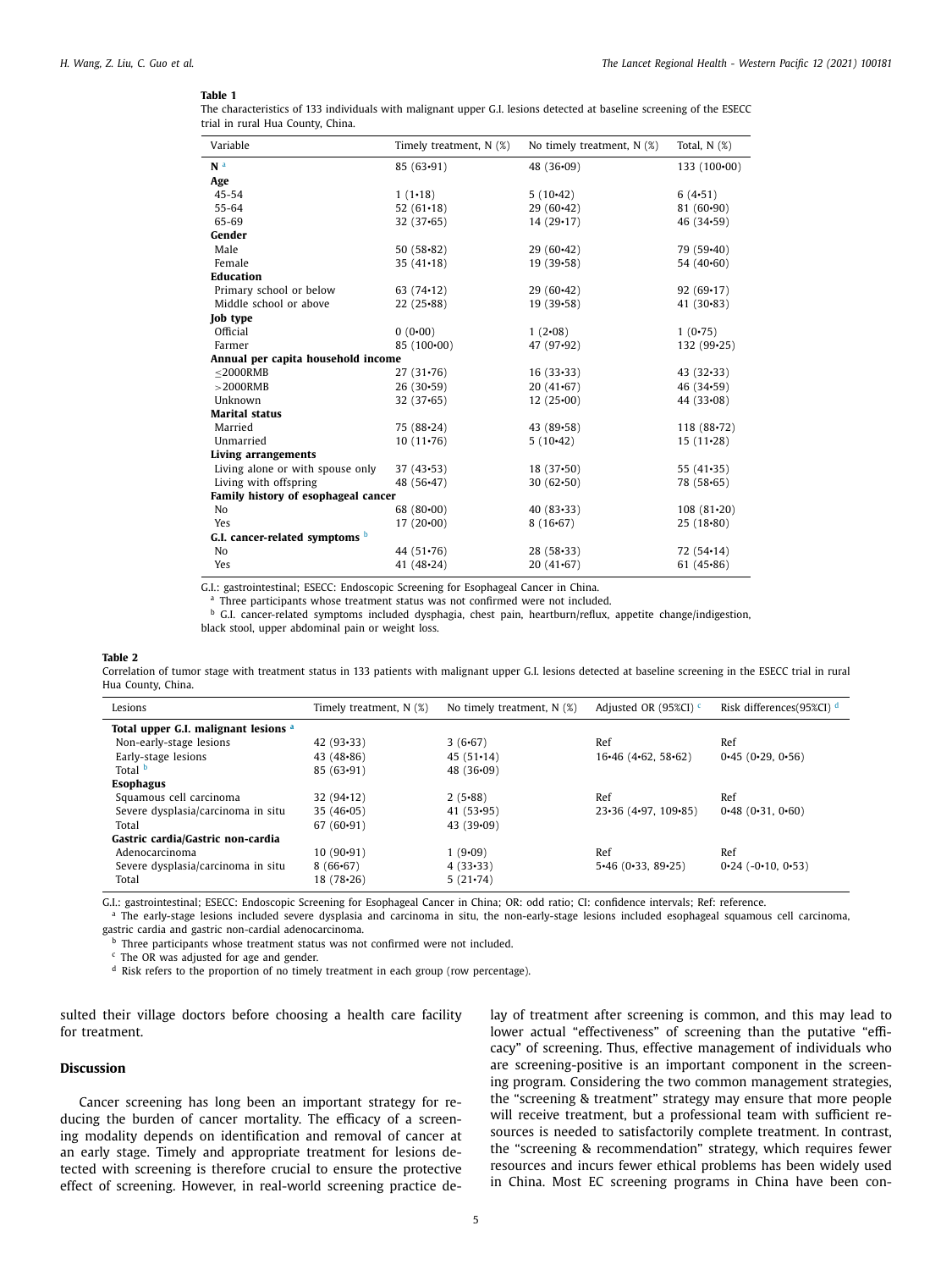#### <span id="page-5-0"></span>**Table 3**

Treatment modalities used in 85 patients with malignant upper G.I. lesions detected at baseline screening in the ESECC trial in rural Hua County, China.

| Clinical                                                            | Level of health care facility, $N(\%)$ |                   |                     | Absolute differences          |  |
|---------------------------------------------------------------------|----------------------------------------|-------------------|---------------------|-------------------------------|--|
| therapy                                                             | Tertiary<br>Secondary                  |                   | Total, $N$ $(\%)$   | $(95\%CI)^{b}$                |  |
| Early-stage lesions <sup>a</sup>                                    |                                        |                   |                     |                               |  |
| Endoscopic therapy                                                  | $0(0-00)$                              | $11(35-48)$       | 11(25.58)           | 0.36(0.07, 0.53)              |  |
| Radical surgery/radical surgery combined with radio-chemotherapy    | $12(100-00)$                           | $20(64-52)$       | $32(74-42)$         | $-0.36$ ( $-0.53$ , $-0.07$ ) |  |
| Total                                                               | $12(100-00)$                           | $31(100\cdot00)$  | 43 $(100 \cdot 00)$ |                               |  |
| Non-early-stage lesions a                                           |                                        |                   |                     |                               |  |
| Radical surgery                                                     | 17(73.91)                              | 15(78.95)         | $32(76-19)$         | $0.05$ ( $-0.21$ , $0.29$ )   |  |
| Radical surgery combined with radio-chemotherapy/radio-chemotherapy | 6(26.09)                               | $4(21-05)$        | $10(23-81)$         | $-0.05$ ( $-0.29$ , $0.21$ )  |  |
| Total                                                               | $23(100\cdot00)$                       | $19(100\cdot 00)$ | 42 $(100\cdot 00)$  |                               |  |

G.I.: gastrointestinal; ESECC: Endoscopic Screening for Esophageal Cancer in China; CI: confidence intervals.

a Early-stage lesions included severe dysplasia and carcinoma in situ, non-early-stage lesions included esophageal squamous cell carcinoma, gastric cardia and gastric non-cardial adenocarcinoma.

**b** The proportion of different treatment modalities in health care facilities of each level (column percentage), where secondary health care facilities served as a reference group.



Figure 2. Factors influencing the choice of health care facilities in 78 upper G.I. cancer patients who were treated in a timely manner detected at baseline screening in ESECC trial, rural Hua County, China.

G.I.: gastrointestinal; ESECC: Endoscopic Screening for Esophageal Cancer in China.

ducted in rural high-risk areas that are economically underdeveloped.[8](#page-7-0) No study has investigated whether screening-positive participants received timely and appropriate treatment, and what factors influenced their health-seeking behavior. This study, for the first time has mapped out the real-world health-seeking behavior of screening-detected upper G.I. cancer patients from an area at high-risk for EC in China based on a large population-level screening trial. Our findings may provide evidence for formulating and tailoring management strategy for cancer screening in rural areas in China, and also provide guidance for screening in other similar settings.

In this study, we found that more than a third of patients with malignant lesions which were detected in the initial screening were not treated in a timely manner, and persons with early-stage cancer were more likely to delay treatment. By use of interviews, we identified the reasons for lack of timely treatment. First, low health awareness and socio-economic status were the main reasons which deterred 44•44% (16/36) patients from seeking further diagnosis and treatment. Second, 30•56% (11/36) of the untreated patients had undergone an endoscopic re-examination as a diagnostic test, but no abnormality was detected, so the screening result was considered to be a false positive. This inconsistency was largely due to the fact that no iodine staining was used in the diagnostic test. Endoscopic examination with Lugol's iodine staining has high sensitivity for detection of early-stage lesions in the esophagus, and was adopted in the ESECC trial.<sup>[17](#page-7-0)</sup> But this staining procedure has not been routinely adopted for endoscopy in general clinical settings, and the sensitivity of routine white light endoscopy for detecting early-stage lesions is as low as  $11 \cdot 1\%$ .<sup>[18](#page-7-0)</sup> Esophageal lesions, and in particular early-stage esophageal lesions are therefore likely to be missed. In addition, without a full evaluation and understanding of screening results, physicians performing endoscopic re-examination would not have specific expectations regarding the risk in a given patient prior to the endoscopy, which would further limit the application of more sensitive methods (e.g. Lugol's iodine staining,  $17$  narrow-band imaging,  $19$  etc.) and targeted biopsy. Third, 25% (9/36) patients were not referred for further endoscopic re-examination or clinical treatment by gastroenterologists; and oral medication or regular surveillance alone was suggested by clinicians who were consulted. This reflected the doctors' lack of awareness of the significance of screening results and basic knowledge of diagnosis and treatment of early upper G.I. cancer.

For patients with early lesions such as severe dysplasia and carcinoma in situ or intramucosal carcinomas, endoscopic therapy has been recommended as a less-invasive alternative to traditional surgery.<sup>[20](#page-7-0)</sup> In China, most upper G.I. cancer screening projects in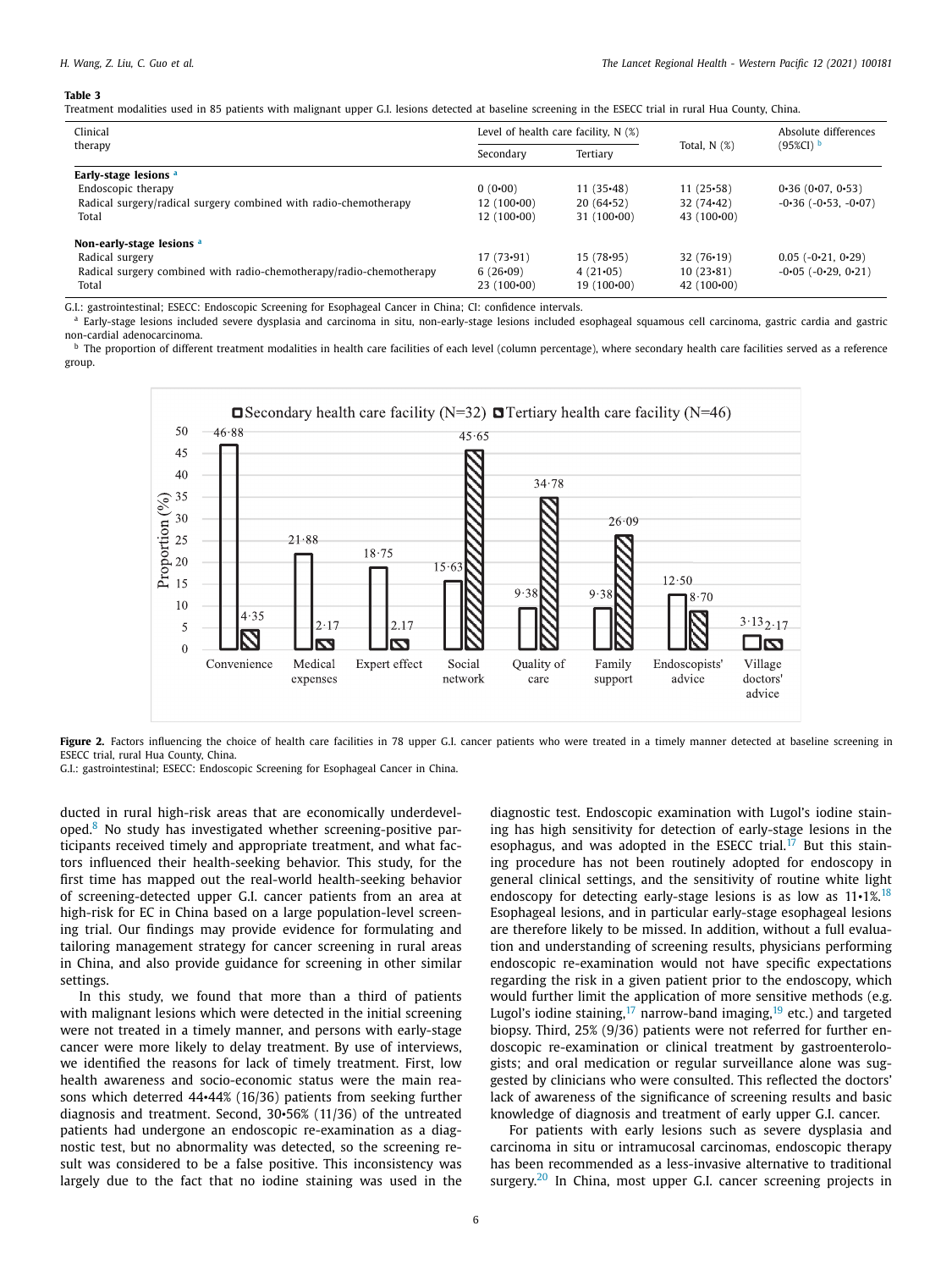<span id="page-6-0"></span>high-risk areas were undertaken in a secondary health care facil-ity, that is, the county-level hospital.<sup>[16](#page-7-0)</sup> Currently, the health service capacity of secondary facilities in most areas of China do not meet the requirements for independent endoscopic treatment. Patients who choose these facilities therefore lose the opportunity to receive endoscopic therapy. In this study, we found that patients were strongly influenced by subjective factors in choosing facilities for clinical treatment, and often gave priority to factors not directly related to disease such as "Convenience", "Social network", or "Medical expense" for choice of a treatment facility, rather than basing decisions on quality and capacity of the medical services. We speculate the main reasons for this are likely related to the fact that most of these patients had a low level of education to-gether with poor health awareness.<sup>[21](#page-7-0)</sup> Many of these individuals were hardly able to understand the disease with which they presented, the differences between various clinical treatments, and the suggestions made by the screening team professionals. This led to poor accessibility of high-quality medical resources and health services suitable for these persons.

Based on the findings of this study, we suggest adopting a "coordinated, system-based" patient management strategy when designing an upper G.I. cancer screening project for use in a rural population to ensure timely and appropriate clinical treatment of malignant lesions detected by screening. First, before a screening program is initiated, a medical alliance comprising general and cancer hospitals at different levels in a given local area should be established, so that screening results can be mutually recognized among members of the alliance. Standardized training for endoscopists and gastroenterologists should be routinely conducted to improve their understanding of the screening procedure and criteria, and the guidelines for the diagnosis and treatment of early upper G.I. cancer. For example, techniques with higher sensitivity for detection of early lesions should be used during the endoscopic reexamination. Through close cooperation among alliance members, a "fast track" referral system for individuals who are screeningpositive should be established where patients can get professional advice and standardized referral to an appropriate health care facility.

Second, cancer screening programs may incorporate a primary care network for more integrated management of cancer patients. Village doctors have played an irreplaceable role in rural health care in China. They are often residents of the villages they serve and well respected by local residents. By introducing village doctors into screening programs, the barriers in communication with rural residents would be diminished, facilitating supervision and guidance for the health-seeking process, hence improving management of cancers detected by screening.

In order to verify the performance of a proposed method of management after screening, a small alliance was established in the re-examination phase of the ESECC trial which consisted of a secondary local health care facility, Hua County People's Hospital, and Anyang Cancer Hospital which is a tertiary health care facility, where 2/3 of cases identified at baseline screening received timely treatment. A referral arrangement was made to help patients with subsequent endoscopic re-examination and clinical treatment. As a result, the proportion of patients with malignant lesions who received timely treatment increased from 63•91% at baseline to 81•48%, and the proportion of endoscopic therapy used in cases which were diagnosed early increased from 25•58% at baseline to 41•67%.

There are also limitations in this study that should be noted. This was a single center study, and our findings should therefore be interpreted with caution when applied in other areas in China and in other countries. In addition, since information about healthseeking behavior was collected via retrospective interviews, recall bias and reporting bias may exist where the respondents could not

accurately recall the health-seeking experiences, or intentionally exaggerated or concealed the true information.

This study has described for the first time the health-seeking trajectory of screening-detected upper G.I. cancer patients and the main barriers to access of timely and appropriate clinical treatment in rural China in areas of high ESCC incidence. Results of this study will provide a fundamental basis for the efficacy and costeffectiveness evaluation in the ESECC trial in the future. In addition, establishing a regional medical alliance and involving primary care networks will help overcome identified barriers and facilitate the management of patients with cancer detected by screening in these programs. It is expected that this will improve the efficiency of diagnostic testing and clinical treatment after the initial screening. This study will inform planning of screening for upper G.I. cancer in rural China and other settings with similar social-economic conditions.

#### **Contributors**

YK and ZH contributed to the study concept, design and supervision. CG, ML, YH, HT, YP, FL, YL, ZH and HC contributed to acquisition of data. HW and ZL contributed to drafting of the manuscript and statistical analysis. All authors have read and approved the final version of manuscript.

#### **Declaration of Competing Interest**

We declare no competing interests.

# **Acknowledgments**

We would like to thank the Government of Hua County, Health and Family Planning Commission of Hua County, Henan Province, and all the participants of ESECC trial. We would also like to thank Dr. Michael A. McNutt for editing and correction of this manuscript.

#### **Data sharing statement**

De-identified data generated and analyzed in the current study are available from the corresponding author upon reasonable request.

#### **Funding**

The Charity Project of the National Ministry of Health (201202014), the National Key R & D Program of China (2016YFC0901404), the National Science & Technology Fundamental Resources Investigation Program of China (2019FY101102), and the National Natural Science Foundation of China (82073626).

### **References**

- [1] Sung H, Ferlay J, Siegel RL, et al. Global cancer statistics 2020: GLOBOCAN estimates of incidence and mortality worldwide for 36 cancers in 185 countries. CA Cancer J Clin 2021. doi[:10.3322/caac.21660.](https://doi.org/10.3322/caac.21660)
- [2] [Smith](http://refhub.elsevier.com/S2666-6065(21)00090-0/sbref0002) RA, [Andrews](http://refhub.elsevier.com/S2666-6065(21)00090-0/sbref0002) KS, [Brooks](http://refhub.elsevier.com/S2666-6065(21)00090-0/sbref0002) D, et [al.](http://refhub.elsevier.com/S2666-6065(21)00090-0/sbref0002) Cancer screening in the United States, 2019: A review of current American Cancer Society guidelines and current issues in cancer screening. CA Cancer J Clin 2019;69(3):184-210.
- [3] [Prorok](http://refhub.elsevier.com/S2666-6065(21)00090-0/sbref0003) PC, [Andriole](http://refhub.elsevier.com/S2666-6065(21)00090-0/sbref0003) GL, [Bresalier](http://refhub.elsevier.com/S2666-6065(21)00090-0/sbref0003) RS, et [al.](http://refhub.elsevier.com/S2666-6065(21)00090-0/sbref0003) Design of the Prostate, Lung, Colorectal and Ovarian (PLCO) Cancer Screening Trial. Control Clin Trials 2000;21 [273s–309s](http://refhub.elsevier.com/S2666-6065(21)00090-0/sbref0003) 6 Suppl.
- [4] [Aberle](http://refhub.elsevier.com/S2666-6065(21)00090-0/sbref0004) DR, [Berg](http://refhub.elsevier.com/S2666-6065(21)00090-0/sbref0004) CD, et [al.](http://refhub.elsevier.com/S2666-6065(21)00090-0/sbref0004) The National Lung Screening Trial: Overview and study design. Radiology [2011;258\(1\):243–53.](http://refhub.elsevier.com/S2666-6065(21)00090-0/sbref0004)
- [5] Wei [WQ,](http://refhub.elsevier.com/S2666-6065(21)00090-0/sbref0005) [Chen](http://refhub.elsevier.com/S2666-6065(21)00090-0/sbref0005) ZF, He [YT,](http://refhub.elsevier.com/S2666-6065(21)00090-0/sbref0005) et [al.](http://refhub.elsevier.com/S2666-6065(21)00090-0/sbref0005) Long-Term Follow-Up of a Community Assignment, One-Time Endoscopic Screening Study of Esophageal Cancer in China. J Clin Oncol [2015;33\(17\):1951–7.](http://refhub.elsevier.com/S2666-6065(21)00090-0/sbref0005)
- [6] [Holme](http://refhub.elsevier.com/S2666-6065(21)00090-0/sbref0006) Ø, [Løberg](http://refhub.elsevier.com/S2666-6065(21)00090-0/sbref0006) M, [Kalager](http://refhub.elsevier.com/S2666-6065(21)00090-0/sbref0006) M, et [al.](http://refhub.elsevier.com/S2666-6065(21)00090-0/sbref0006) Long-Term Effectiveness of Sigmoidoscopy Screening on Colorectal Cancer Incidence and Mortality in Women and Men: A Randomized Trial. Ann Intern Med [2018;168\(11\):775–82.](http://refhub.elsevier.com/S2666-6065(21)00090-0/sbref0006)